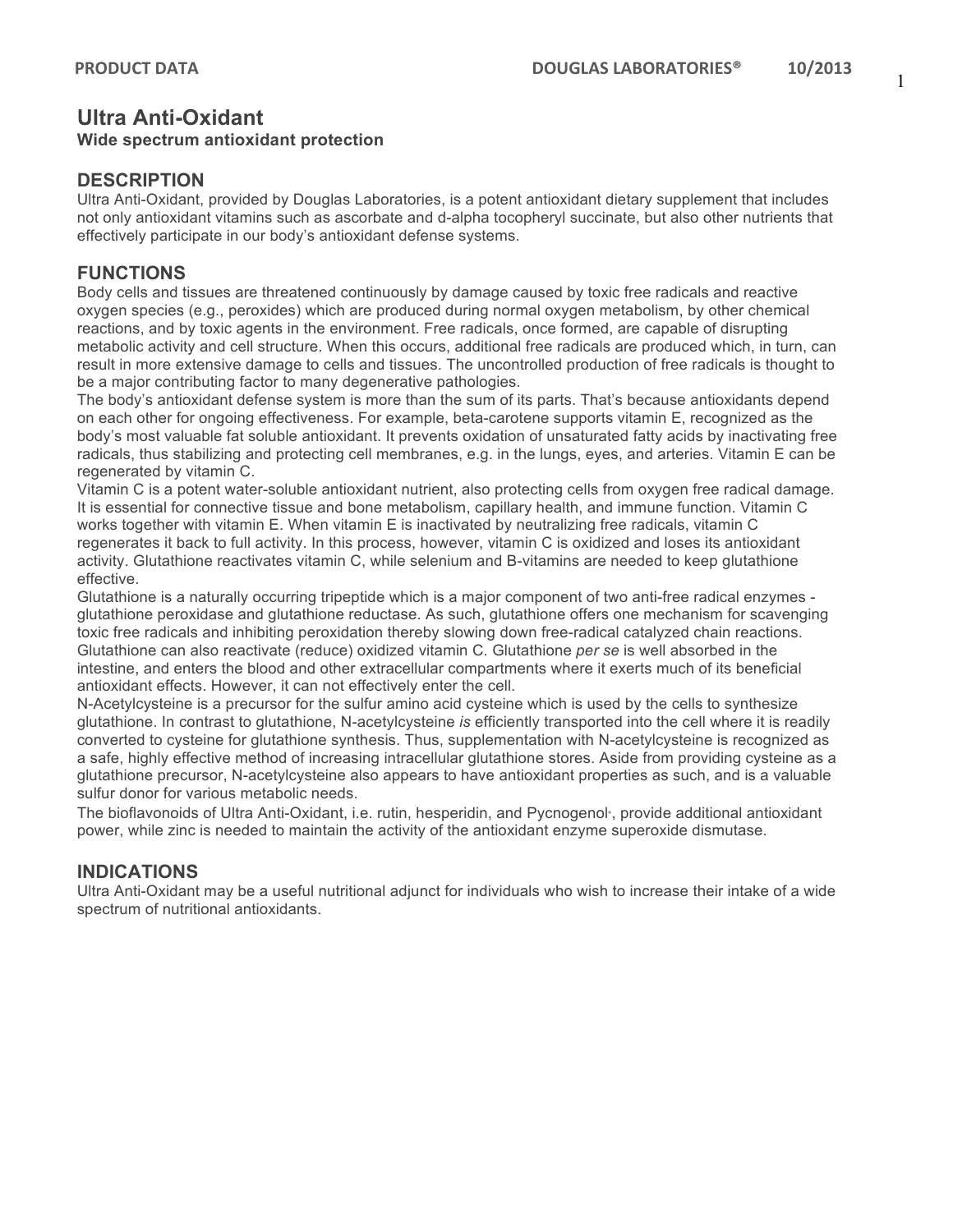## **Ultra Anti-Oxidant**

**Wide spectrum antioxidant protection**

## **FORMULA (#7470)**

| <b>3 Capsules Contains:</b>                                                                            |  |
|--------------------------------------------------------------------------------------------------------|--|
|                                                                                                        |  |
| (Ascorbyl Palmitate/Calcium Magnesium Ascorbate Complex)                                               |  |
|                                                                                                        |  |
| (Lemon)                                                                                                |  |
|                                                                                                        |  |
|                                                                                                        |  |
|                                                                                                        |  |
|                                                                                                        |  |
| (d-alpha Tocopheryl Succinate)                                                                         |  |
|                                                                                                        |  |
| (Vitamin A Activity)                                                                                   |  |
|                                                                                                        |  |
| (Thiamin HCI)                                                                                          |  |
|                                                                                                        |  |
| (Riboflavin/Riboflavin-5-Phosphate)                                                                    |  |
|                                                                                                        |  |
| (Niacin 10 mg and Niacinamide 10 mg)                                                                   |  |
|                                                                                                        |  |
| (Pantothenic Acid/Pantothine)                                                                          |  |
|                                                                                                        |  |
| (Pyridoxine/Pyridoxal-5-Phosphate)                                                                     |  |
|                                                                                                        |  |
|                                                                                                        |  |
|                                                                                                        |  |
| (Picolinate)                                                                                           |  |
|                                                                                                        |  |
| $(Krebs^{\dagger})$                                                                                    |  |
|                                                                                                        |  |
|                                                                                                        |  |
|                                                                                                        |  |
|                                                                                                        |  |
| In a base of specially selected Young Sprouts supplying Superoxide Dismutase, Catalase and Glutathione |  |
| Peroxidase. Low Allergenicity-Free of Wheat Gluten                                                     |  |
| †Krebs=Citrate, Fumaratre, Malate, Glutarate and Succinate Complex                                     |  |

### **SUGGESTED USE**

Adults take 1 capsule 3 times daily with meals or as directed by physician.

## **SIDE EFFECTS**

No adverse side effects reported.

#### **STORAGE**

Store in a cool, dry place, away from direct light. Keep out of reach of children.